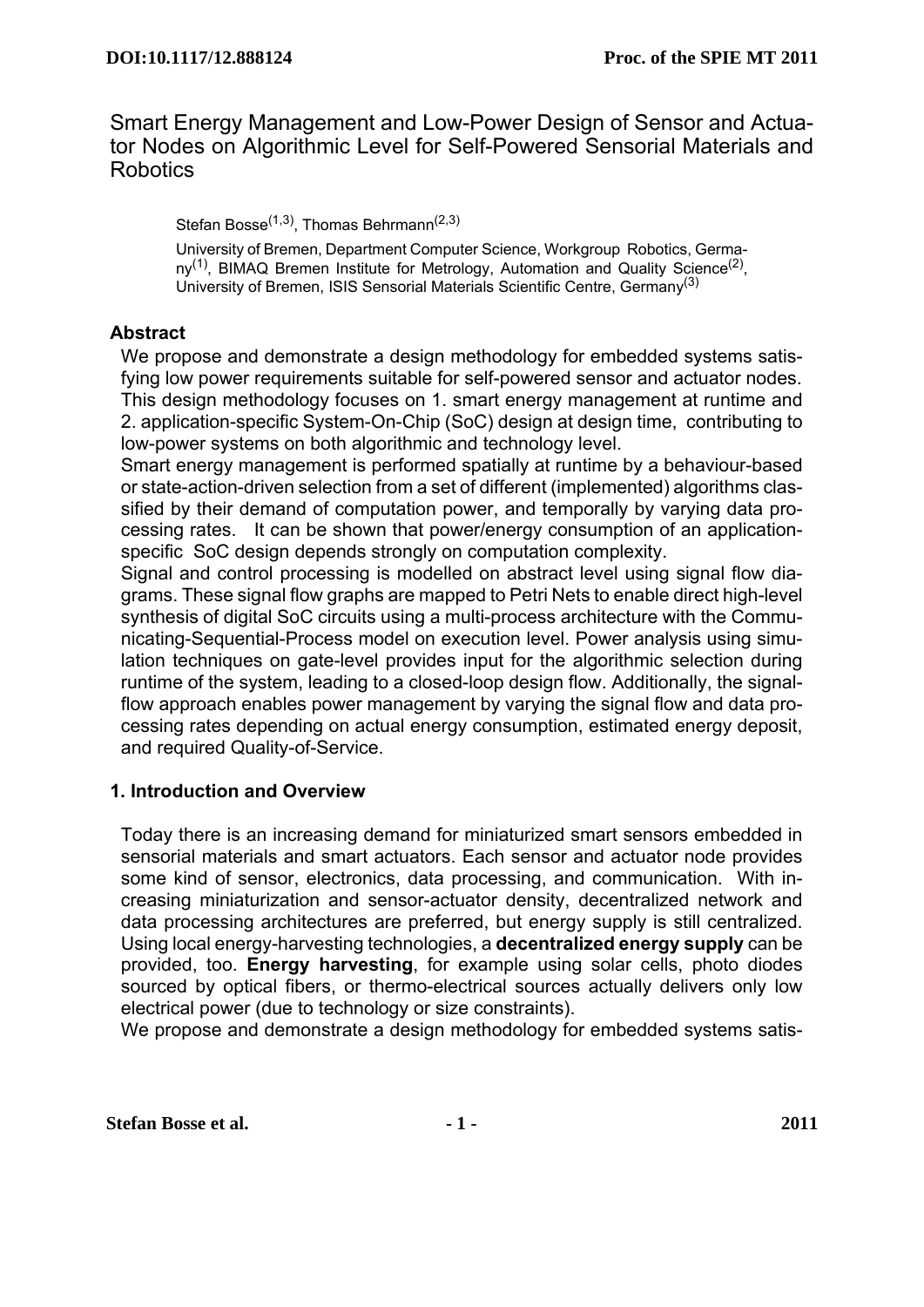fying low-power requirements suitable for self-powered sensor and actuator nodes. This design methodology focuses on

- **1. smart energy management** at runtime using advanced computer science algorithms (artifical intelligence) and
- **2.** application-specific **System-On-Chip** (SoC) design using high-level synthesis at design time. Low-power systems are designed on algorithmic rather than on technological level.

In contrast to various other approaches targeting algorithms and architectures with high computational effort, for example **[\[5\]](#page-10-3)**, the proposed **smart energy management** is performed spatially at runtime by a selection from a set of different (implemented) algorithms classified by their demand of computation power, and temporally by varying data processing rates. It can be shown that power/energy consumption of an application-specific SoC design strongly depends on computation complexity.

For example, a classical Proportional-Integral-Differential (PID) controller used for feedback position control of an actuator requires basically only the P-part; the I- and D-parts only increase position accuracy and response dynamics which are selectable. Depending on the actual state of the system and the actual and estimated future energy deposit, suitable algorithms can be selected and executed optimizing the Quality-of-Service (QoS) and the trade-off between accuracy and economy.

Signal and control processing is modelled on abstract algorithmic level using signal flow diagrams. These signal flow graphs are mapped to Petri Nets to enable direct high-level synthesis of digital SoC circuits using a multi-process architecture with the Communicating-Sequential-Process model on execution level and the high-level synthesis framework ConPro **[\[1\]](#page-10-0)**.

**Power analysis** using simulation techniques on gate-level provides input for the algorithmic selection during runtime of the system leading to a closed-loop design flow. Additionally, the signal-flow approach enables power management by varying the signal flow rate which will be discussed later.

# **2. Design Flow**

The design flow for low-power embedded data processing and control systems should be demonstrated using a concrete example. The system is modelled on an abstract level using signal flow diagrams **[\[3\]](#page-10-1)**.

Figure **[1](#page-2-0)** shows a composition of a complete feedback-controlled system consisting of sensor signal acquisition (ADC), filtering, an error controller with a proportional, integral, and differential sub-controller **[\[4\]](#page-10-2)**, and finally a signal generator (DAC) driving an actuator. The controller is used to control the position of an actuator. The control error is defined by the difference of the acquired position signal X(S) and the setable position parameter S'.

This initial specification is used to derive 1. a multi-process programming model, and 2. a hardware model for a SoC design on Register-Transfer level. Furthermore,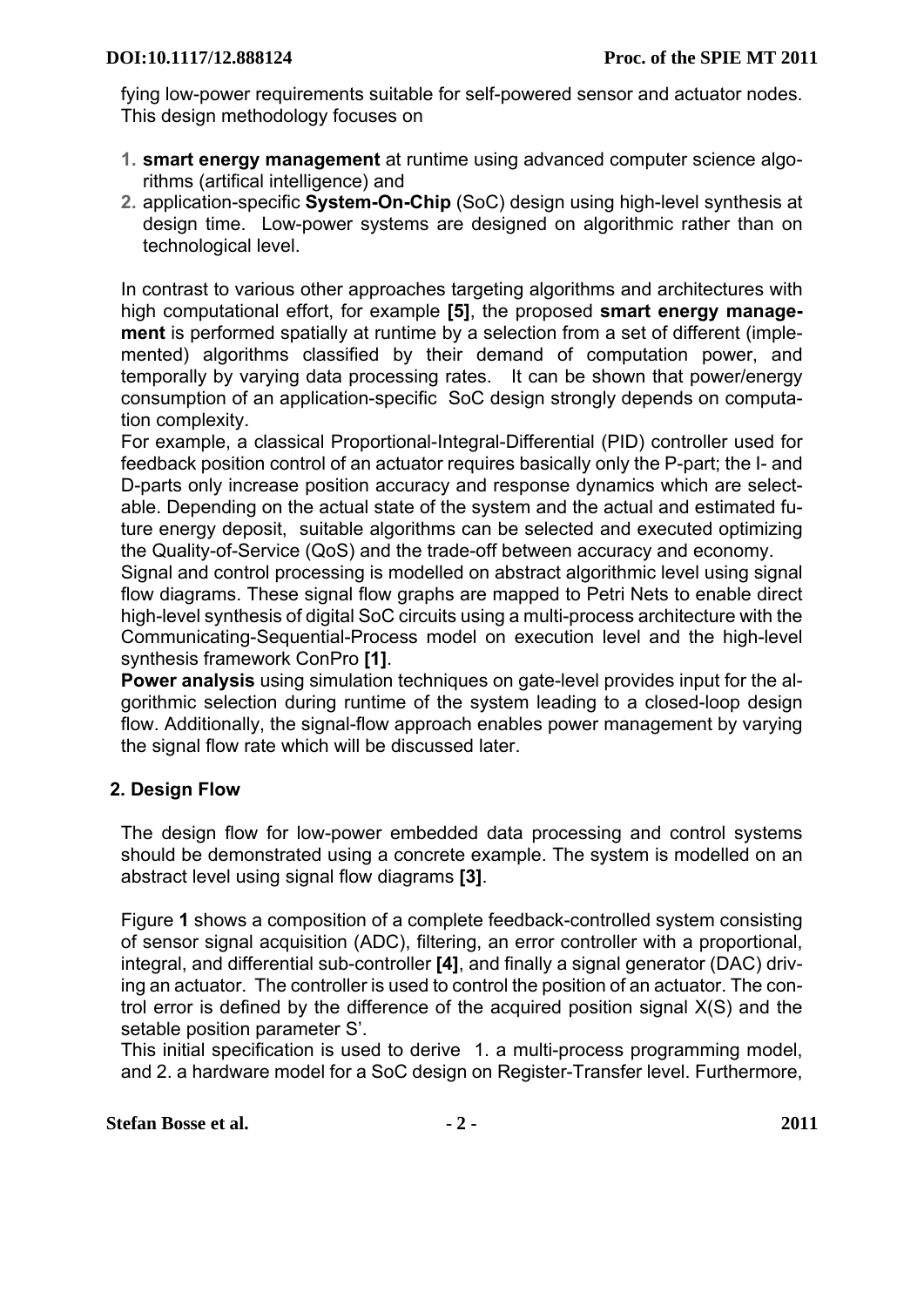the signal flow diagram provides input for energy optimization at synthesis and runtime.



<span id="page-2-0"></span> **Figure 1. Composition and modelling of a digital control system with signal flow diagrams**

The signal flow diagram is first transformed into a S/T Petri Net representation which is shown in figure **[2](#page-3-0)**. Functional blocks are mapped to transitions, and states represent data which is exchanged between those functional blocks. The partitioning of functional blocks to transitions of the net can be performed at different composition and complexity levels. The signal flow diagram from figure **[1](#page-2-0)** was partitioned using complex blocks (merging low-level blocks like multipliers and adders) to reduce communication complexity (and data processing latency).

Sensor data (X) is acquired periodically and passed to the data processing system. A token of the net is equal to a data set of one computation processed by the functional blocks. The functional blocks P,I, and D are placed in concurrent paths of the net.

The Petri Net is then used 1. to derive the communication architecture, and 2. to determine an initial configuration for the communication network. Functional blocks with a feedback path require the injection of initial tokens in the appropiate states (not required in the example).

States of the net are mapped to buffered communication channels and transitions are mapped to concurrently executing processes - each with sequential instruction processing - using the ConPro programming language **[\[1\]](#page-10-0)**, shown in figure **[2](#page-3-0)**, too.

Forked states indicate concurrency in the Petri Net flow. Exploring concurrency in signal flow diagrams using Petri Nets reduces latency for the computation of one data set. Also pipelining can decrease latency of a data set stream significantly, de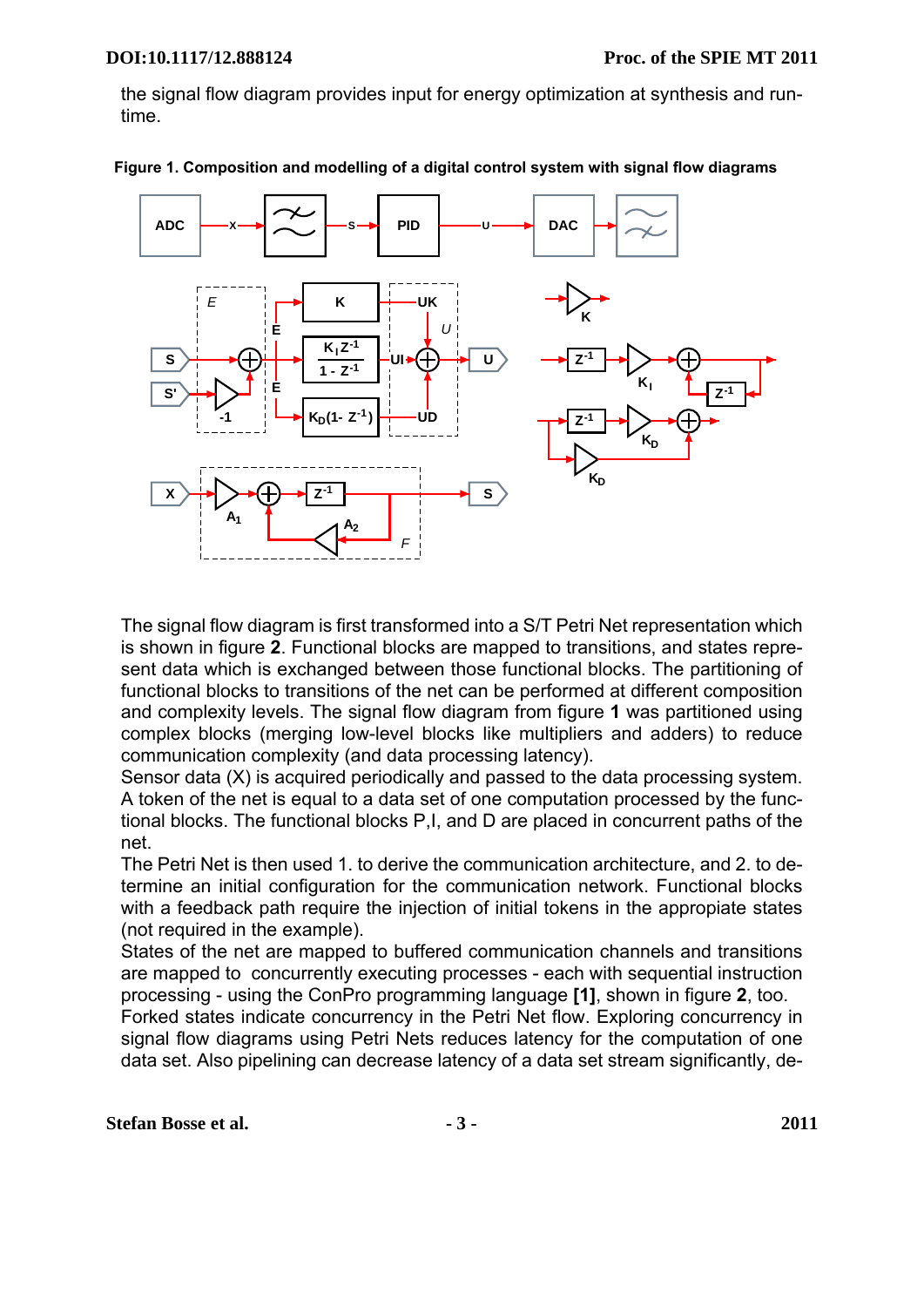rived again from the Petri Net representation.

<span id="page-3-0"></span> **Figure 2. Mapping of the signal flow diagram to a Petri Net and mapping of Petri Net to communication channels and sequential processes using the ConPro programming language.**



<span id="page-3-1"></span> **Figure 3. Overall design flow for low power embedded systems using the SiCA and ConPro Synthesis and Analysis framework (Dotted boxes are actually under development). The SiCA design flow uses a graph-based virtual database for advanced data management.**

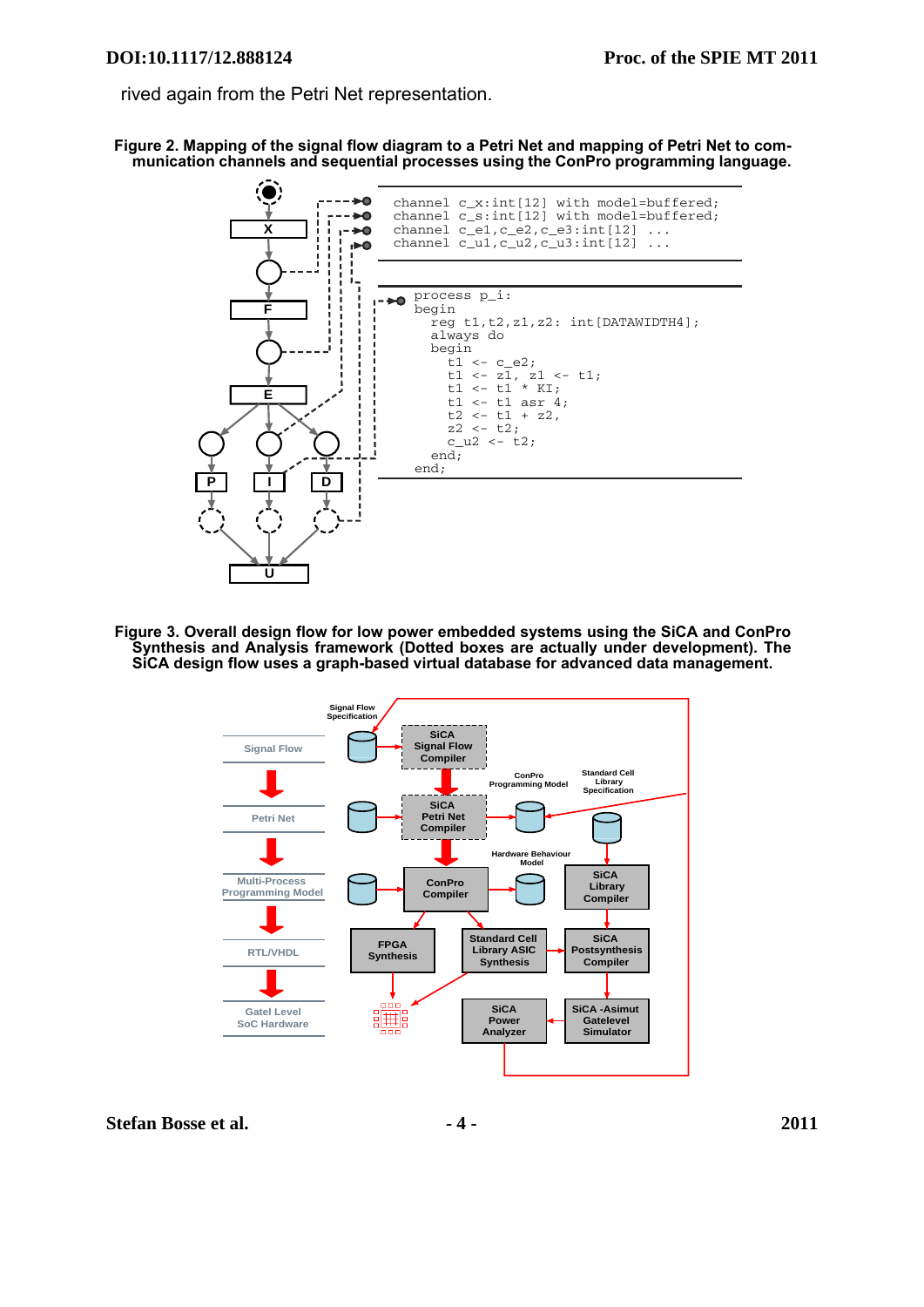The complete design flow is shown in figure **[3](#page-3-1)**. It is a closed-loop design flow with feedback from power analysis. Results from power analysis are used to make modifications and optimizations on algorithmic level (signal flow and programming model level). The SiCA design flow consists of several analyzer and compiler modules, and uses a graph-based virtual database for advanced data management and intermodule data exchange.

# **3. Energy Analysis**

The derived multi-process programming model was synthesized to a digital logic SoC using high-level synthesis. For simulation, gate-level synthesis was performed with a standard logic cell technology library. The resulting net-list was analyzed with an event-driven simulator, calculating the overall cell activity for each time unit, defined by terms of cell output changes. Synthesis and analysis were performed using the Concurrent Programming (ConPro) compiler **[\[1\]](#page-10-0)** and the Silicium-Compiler-and-Analyzer framework (SiCA).

The SoC circuit activity correlates strongly with a computation of a new data set (with sensor data input sampled periodically) and the computation complexity, shown in figure **[4](#page-5-0)**.

The logic cell activity of the circuit has strong peaks around the computation of a new output value U. About every 140 clock cycles a new input value X is generated, triggering the calculation of a new output value U.

The first five data sets are computated with an enabled P-part of the controller only. After the fifth computation, the I and D parts were enabled, too. This results in an increase of circuit activity of about 50%.

But power dissipation cannot be estimated directly from this cell activity. Logic cells consist of a network of (paired) transistors. Power dissipation of a CMOS circuit depends proportionally from the transistor switching activity. Simulation results for the controller are shown in figure **[5](#page-5-1)** (using SiCA, too). There is only weak correlation between data processing activity (and computation complexity) and power dissipation due to clocking activity of registers.

Power dissipation can only be estimated from the above circuit cell activity if clockgated registers are assumed **[\[2\]](#page-10-4)**[.](#page-10-4) The principle-architecture of gated registers is shown in figure **[6](#page-6-1)**. The clock gating prevents switching activity of the register cell if there is no change of input data. Fine-grained inherent clock gating is a requirement for the proposed low-power design method and enables a strong correlation between computation activity (and hence algorithmic complexity) with the power dissipation of the data processing system.

Results of such a modified control system with clock-gated registers are shown in figure **[7](#page-6-0)**. There is again a significant increase of transistor switching activity of about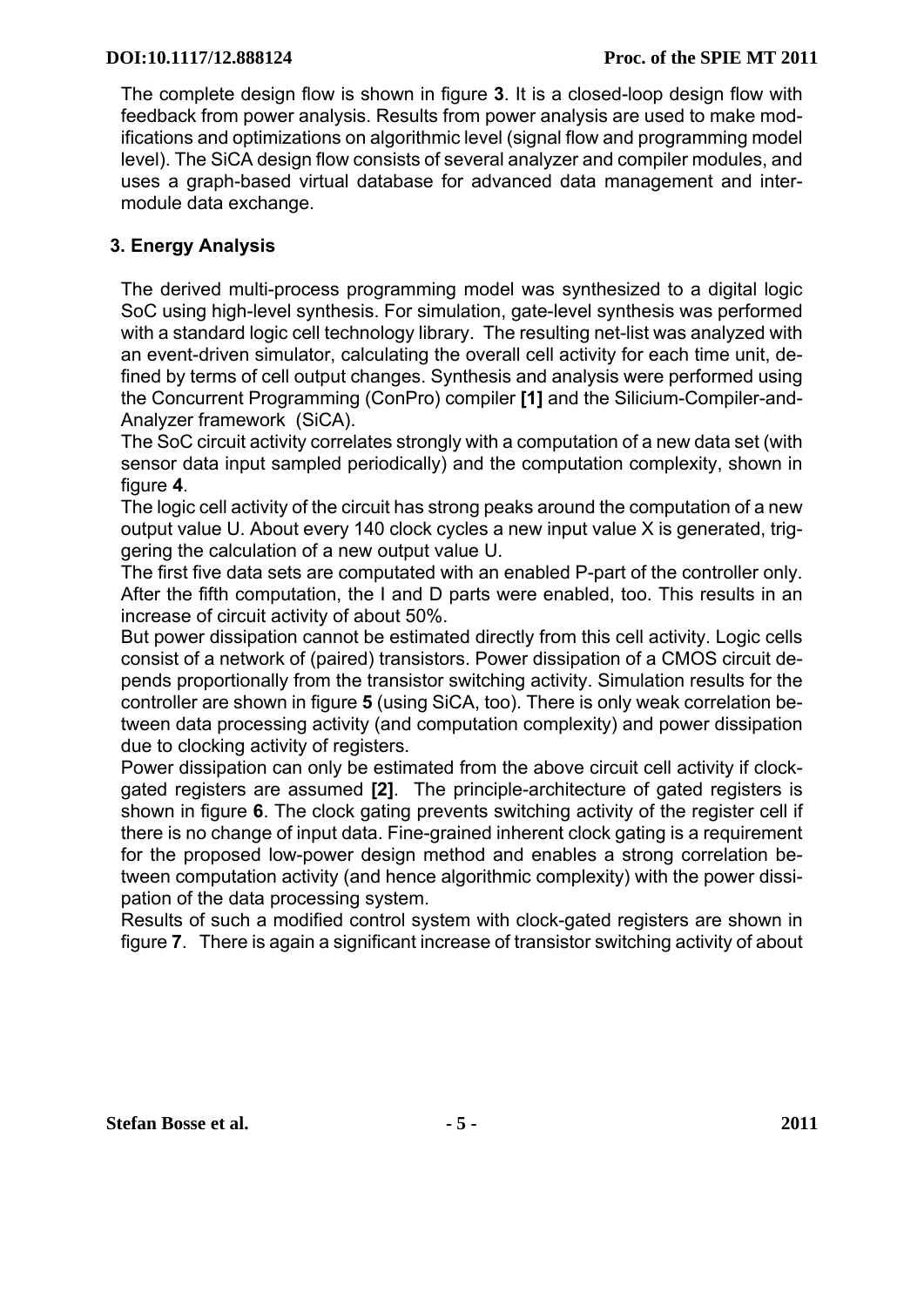30% if the two different computation levels (P, PID) are compared.

#### <span id="page-5-0"></span> **Figure 4. Averaged SoC cell activity correlates strongly with computation and signal/data flow. After obtaining the fifth result value U, the I and D computational blocks are switched on.**



#### <span id="page-5-1"></span> **Figure 5. Averaged SoC transistor switching activity of the circuit retrieved from simulation. Power dissipation is proportional to transistor activity.**

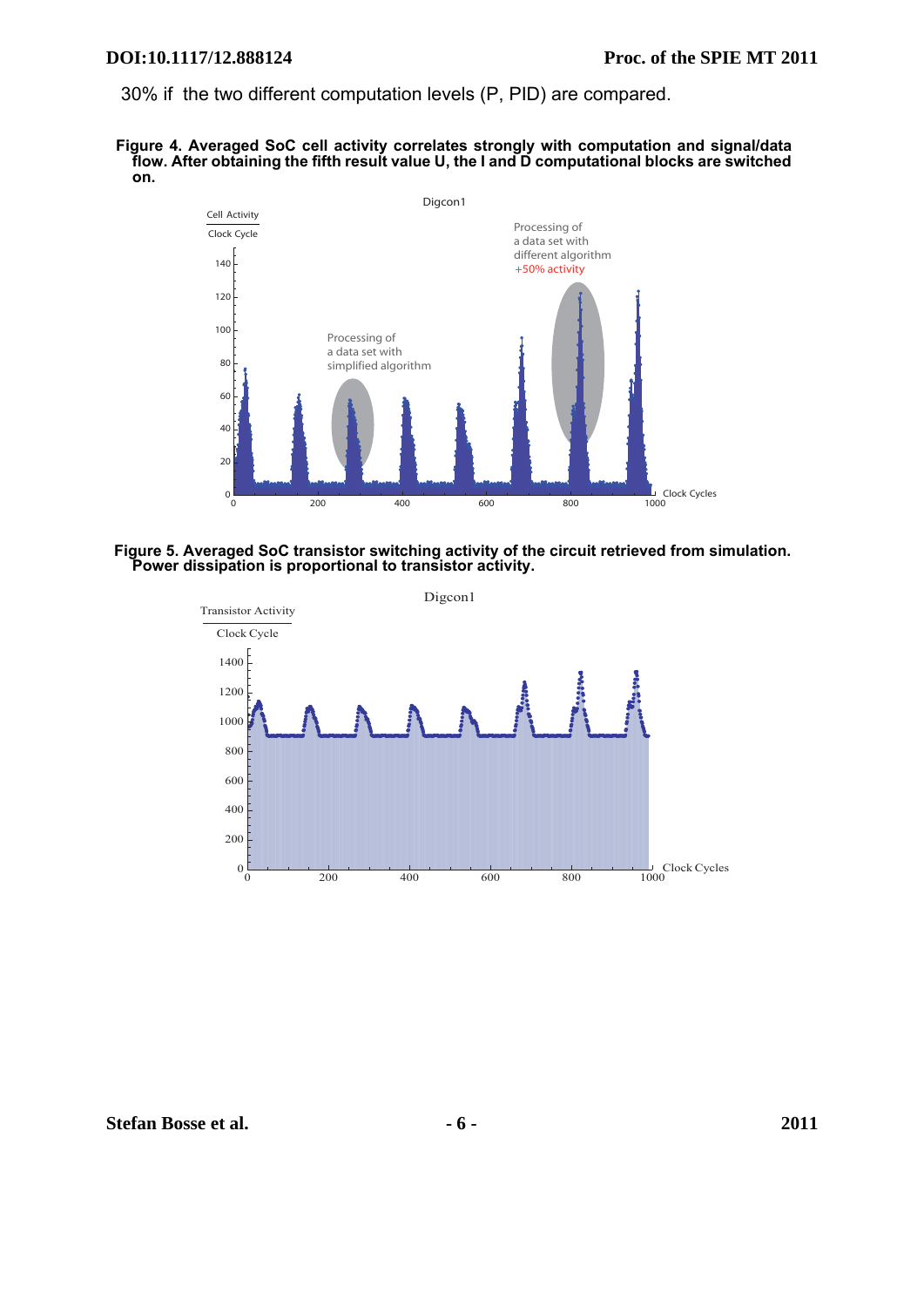<span id="page-6-1"></span> **Figure 6. Principle architecture for clock gating of registers required for the implementation of low power embedded systems. The clock gate prevents exaustive transistor switching activity (and hence power dissipation) inside the register cell in the case of no data change (D=Q).**



<span id="page-6-0"></span> **Figure 7. Averaged SoC transistor switching activity of the circuit retrieved from simulation. Using clock-gated registers results again in strong correlation between data processing activity (and computation complexity) and power dissipation.**



## **The power dissipation of the controller can be changed during runtime 1. by selecting different computation levels, and 2. by varying the data processing rate**.

## **4. Smart Energy Management at Runtime**

Self-powered systems must deal with a limited amount of energy during runtime. The energy charge in future is uncertain. Smart energy management should handle the conjunction of energy demand and energy conversation.

Methods from artificial intelligence (AI) can be used to manage energy at runtime with dynamic parameter adaption and algorithmic selection. AI methods differ in complexity, thus only few are suitable to be embedded in microchips. Suitable methods are for example constraints nets and decision trees in conjunction with machine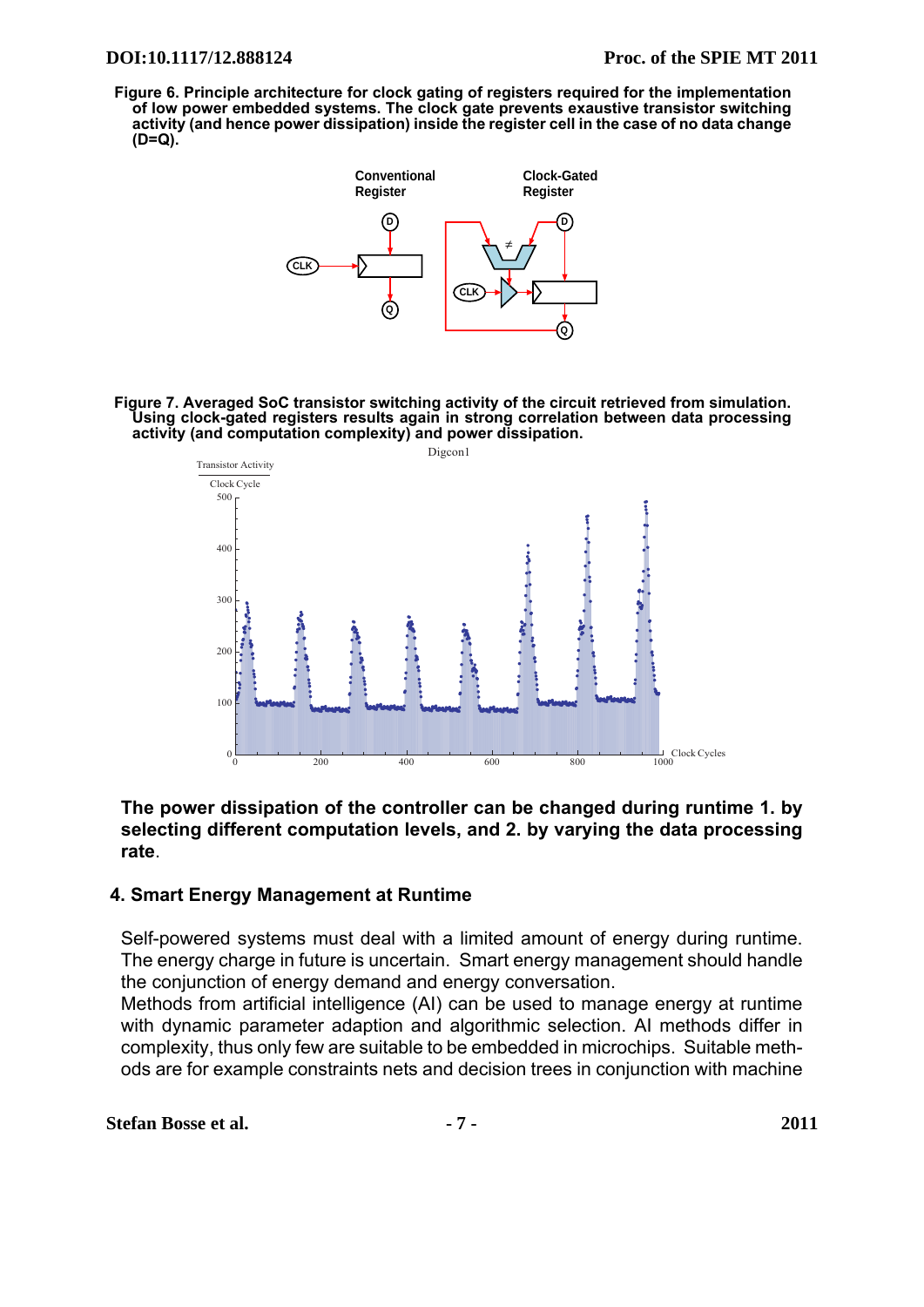learning approaches.

A simulation of a complex sensor-actuator system implementing the PID controller from figure **[1](#page-2-0)** should demonstrate the benefits of using a decision tree method for dynamic parameter adaption which can be retrieved from machine learning. Parameters to be controlled are data processing rate R and the algorithmic level L (1: only P, 2: P+I+D controller). The controller performs minimization of the position error of the actuator, that means the difference between a desired and a measured (angular) position.

The system is charged with a stochastic energy source and discharged by computation and actuator activity. The power and energy required for computation can be calculated from the results of the power analysis, the power and energy required for actuator activity can be calculated by simplified physical simulation.

The decision tree used in the simulated system is shown in figure **[8](#page-9-0)**. A decision tree is system and environment specific and must be derived for each different system.

Parameters are modelled with a discrete set of values related with a discrete set of cost values, shown in definition **[1](#page-7-0)**.The cost values are used to calculate the overall runtime costs of the system. The goal is to minimize the overal costs and to maximize the energy conversation, but still serving the quality of the service to be provided (in this case the acurate position control of the actuator).

The smart energy algorithms used for the system simulation are shown in algorithm **[1](#page-7-1)**. The estimate procedure calculates actual computation and quality-of-servicecosts for the system, and the choose procedure calculates optimized values for the data processing rate and algorithmic level based on actual system state. The costs are derived from the previous power analysis results. The costs function returns a linear interpolated cost value of the particular parameter.

The basic concepts of the simulation are shown in algorithm **[2](#page-8-0)**. The charge procedure stores energy in the system from a random source. The controller procedure implements the selectable P/PI(D) controller, and finally the stimuli procedure simulates the simplified mechanical actor behaviour due to a drive signal calculated by the controller.

#### <span id="page-7-0"></span> **Definition 1. System parameter value sets and related cost values.**

| Data processing rate | $R = \{1, 5, 10, 50, 100\}$ [milli seconds]                         |
|----------------------|---------------------------------------------------------------------|
|                      | $R_{C} = \{100, 50, 10, 5, 1\}$                                     |
| Algorithmic level    | $L = \{1, 2\}$                                                      |
|                      | L_C={100,150} derived from power analysis                           |
|                      | <b>Actuator position error</b> $E = \{0, 5, 10, 100\}$ [arb. units] |
|                      | $E_{C} = \{0, 250, 500, 5000\}$                                     |

#### <span id="page-7-1"></span> **Algorithm 1. Smart energy management algorithms**

| 1 VAR                                                            |
|------------------------------------------------------------------|
| 2 level, rate: actual algorithmic level and data processing rate |
| 3 error: actual position control error                           |
| 4 runtime: passed runtime in time units                          |

### **Stefan Bosse et al. - 8 - 2011**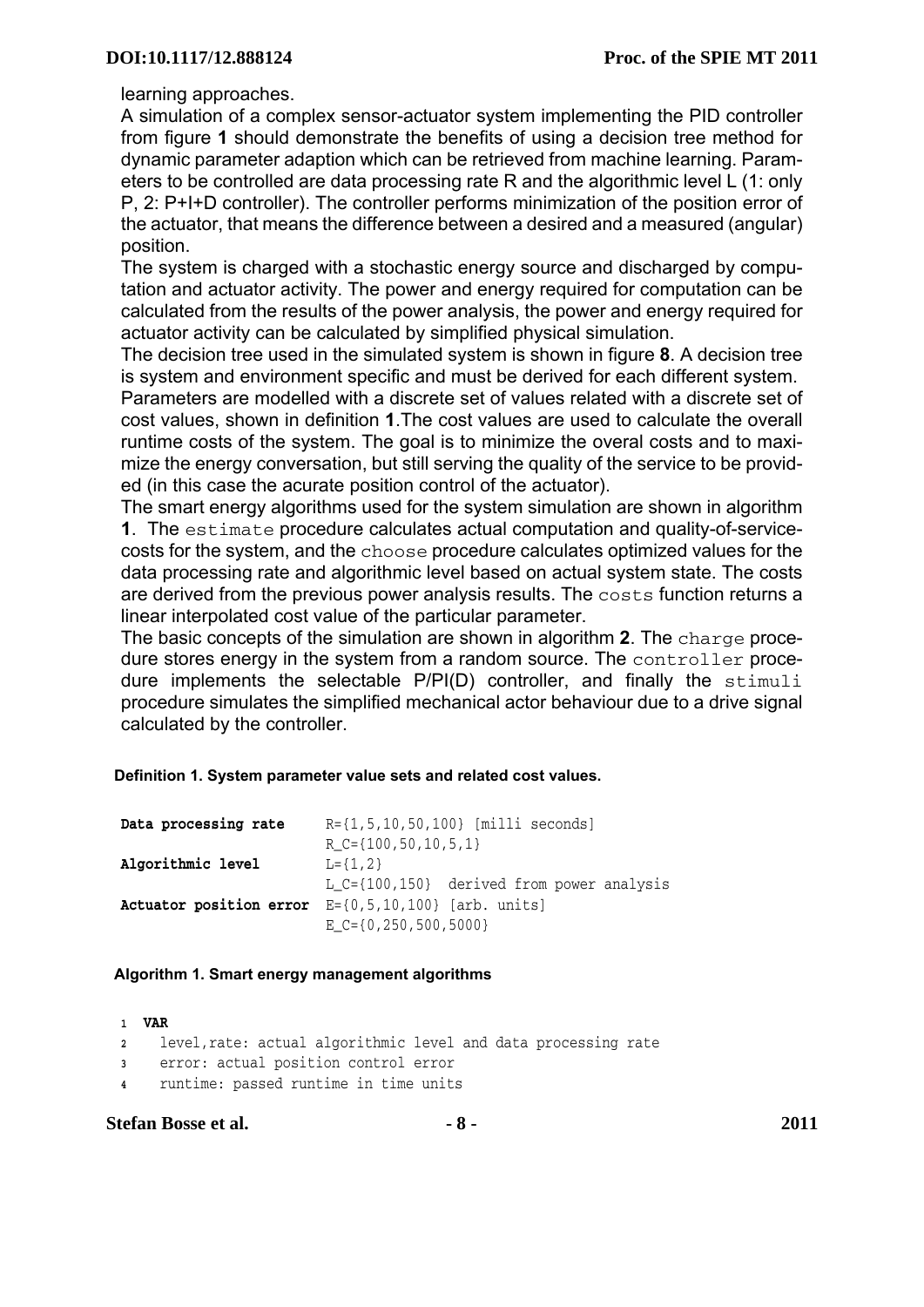```
5 energy: energy storage in arb. units
6 cost: quality of service costs
7 PROCEDURE Estimate:
8 for each time unit do
9 delta := Costs(level)*Costs(rate)+Costs(error);
10 energy := energy - delta;
11 quality := Average(runtime)/Average(cost);
12 runtime := runtime + 1;
13 cost := cost + Costs(error);
14 Choose(level,rate);
15 PROCEDURE Choose:
16 Use decision tree to choose optimal {level,rate} values based on
17 averaged quality and actual error
```
#### <span id="page-8-0"></span> **Algorithm 2. System simulation algorithms**

```
1 VAR
2 pos_act,pos_set: actual and desired actuator position
3 PROCEDURE Stimuli:
4 each 500th time unit do: pos_set := -pos_set;
5 pos_act := pos_act + drive/4;
6 delta := pos_act - pos_set;
7 error := min 100 (abs delta);
8 PROCEDURE Charge:
9 energy := energy + Random(CHARGE_MAX)
10 PROCEDURE Controller:
11 case l is
12 when 1: (* P-controller *)
13 for each rate time unit do: 
14 delta := pos_act-pos_set;
15 S := delta*KD/100;
16 drive := S;
17 when 2: (* PI controller *)
18 for each rate time unit do:
19 delta := pos_act-pos_set;
20 S := delta*KD/100;
21 Z1' := Z1, Z2' := Z2, Z1 := delta;
22 T := (Z1' * KT) / 100 + Z2';23 Z2 := T;
24 drive := S+T;
```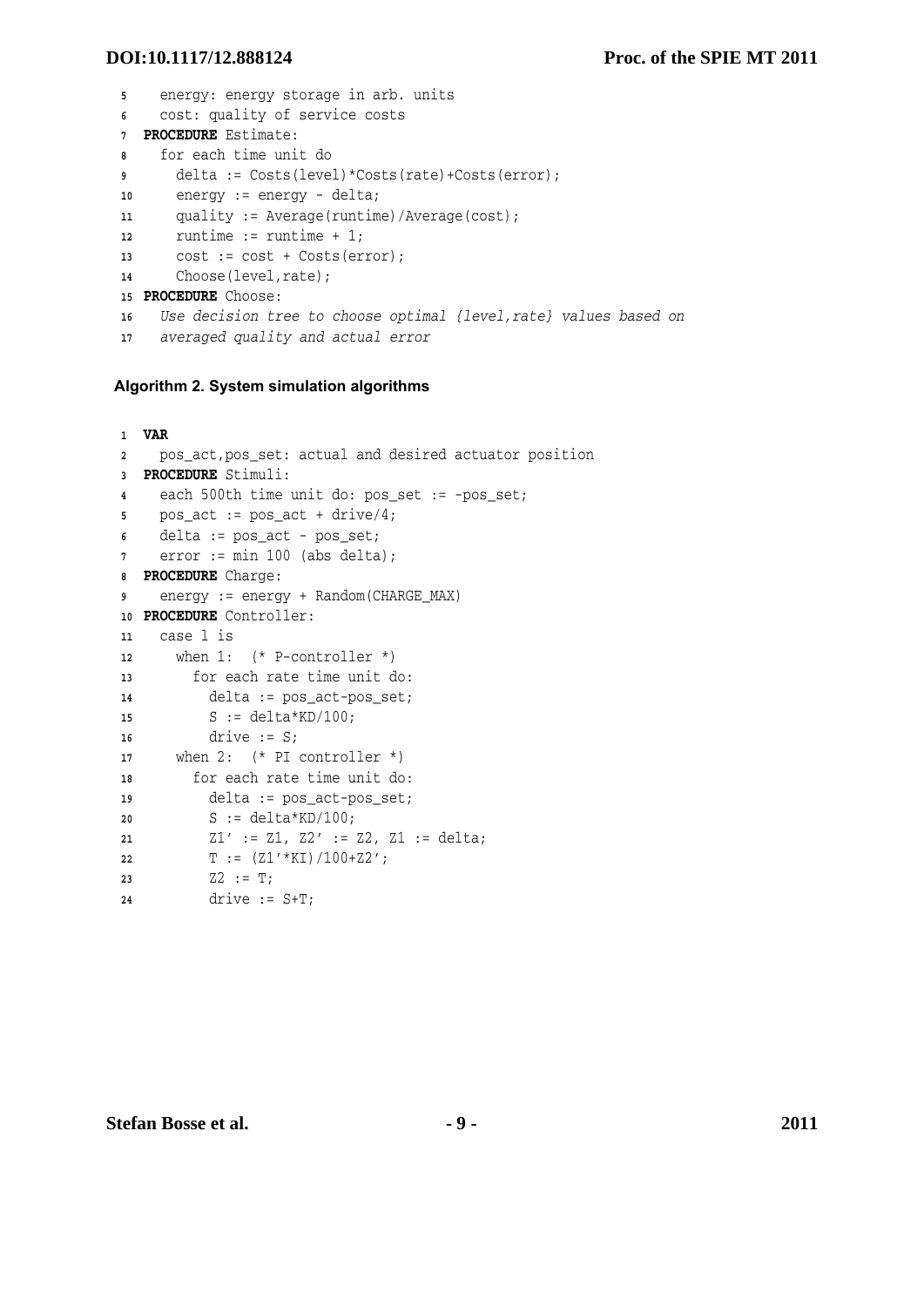<span id="page-9-0"></span> **Figure 8. Decision tree used for energy optimization at runtime based on parameters. Input parameters: Error, Quality=Runtime/Error. Output parameters: Data processing rate R={1,5,10,20,100}, Algorithmic level L={P:1,PID:2}**



Figure **[9](#page-9-1)** shows simulation results of the complex sensor-actuator system implementing the PID controller. The system runs always out of energy if fixed parameter settings {Rate,Level} are used, regardless of the parameter values. But if dynamic parameter adaption based on the decision tree method and system feedback is used, the system can reach a stable state balancing energy charging and discharging.

<span id="page-9-1"></span> **Figure 9. System simulation with different runtime behaviours using a decision tree which can be retrieved by machine learning methods. Parameters: Data processing rate={1,5,10,20,100}, Algorithmic level={P:1,PID:2}**



## **5. Summary and Outlook**

A new design methodology and architecture was presented for the design of low power embedded systemes preferred for self-powering with energy harvesting technologies. Energy aware design is mainly done on algorithmic level. The data processing of the embedded system is modelled on a high abstract level using signal